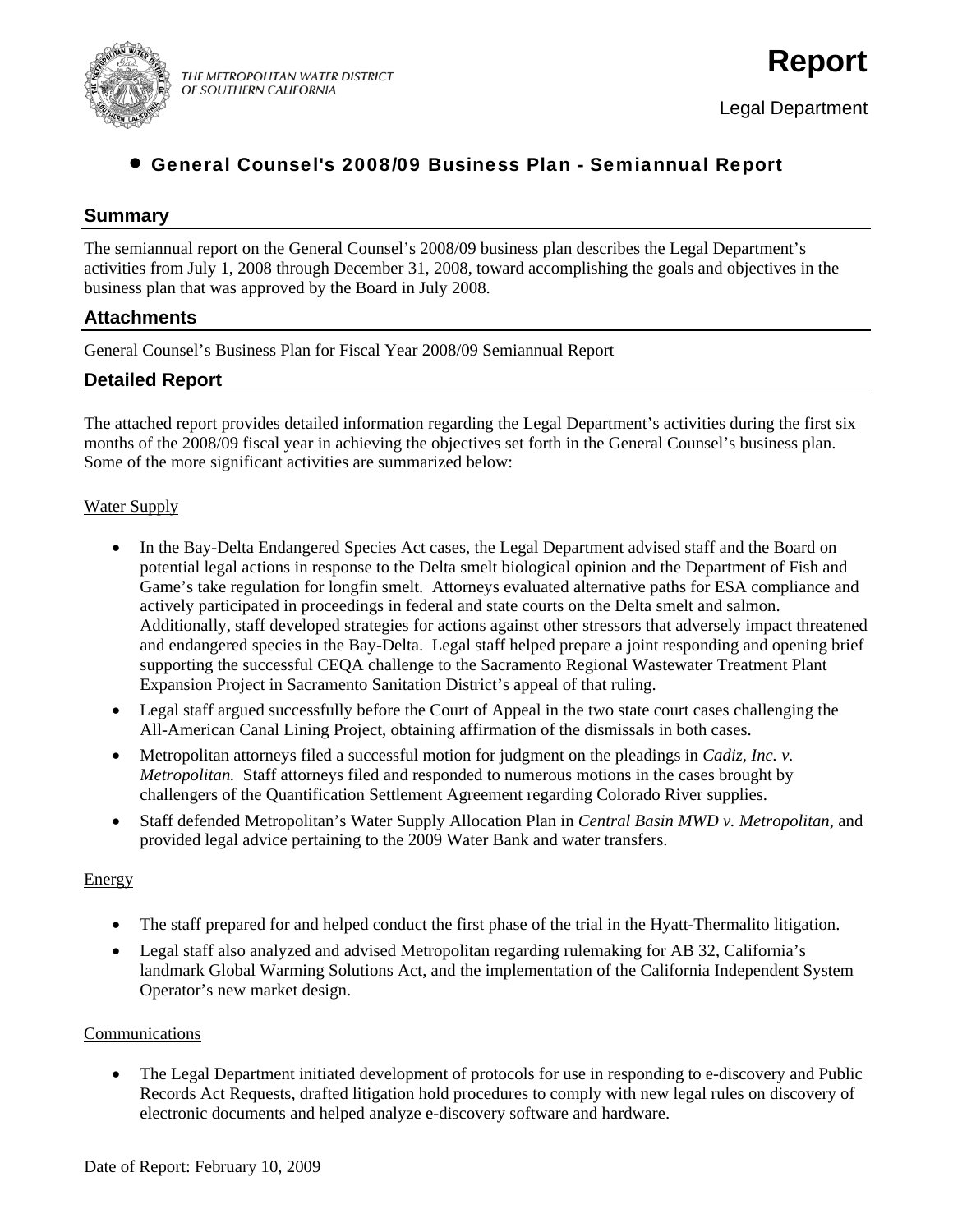## Capital Projects

• In *Hills for Everyone v. Metropolitan*, legal staff defended and successfully settled a CEQA challenge to the Final Environmental Impact Report for the Diemer North Access Road Project. Staff advised on legal issues involving the Inland Feeder Project construction and negotiated with the San Manuel Band of Serrano Mission Indians regarding their request for compensation.

## Workforce

• The Legal Department defended numerous matters before the Public Employment Relations Board and obtained dismissals of nine of the sixteen active matters, reduced the backlog of active hearing officer matters in AFSCME grievances and appeals from 79 to 49 and handled two employment lawsuits in-house, negotiating a settlement of one case and obtaining removal to federal court and successfully challenging a number of claims.

## Finance

Legal staff worked with Finance staff to respond to the global recession and frozen credit markets, including analysis and documentation for bond insurer downgrade disclosure, replacement of remarketing agents and extension of liquidity facilities; prepared Metropolitan's claim in the Lehman Brothers bankruptcy and drafted amendments to the investment policy to address sudden downgrades of highlyrated investments; and assisted with bond issues to refund insured variable rate bonds and finance capital investment projects.

The above are just a few highlights of the many accomplishments of the Legal Department staff during the first half of this fiscal year. I am proud of the work of the Department and believe that we are well positioned to continue to serve the needs of Metropolitan.

BLA #6433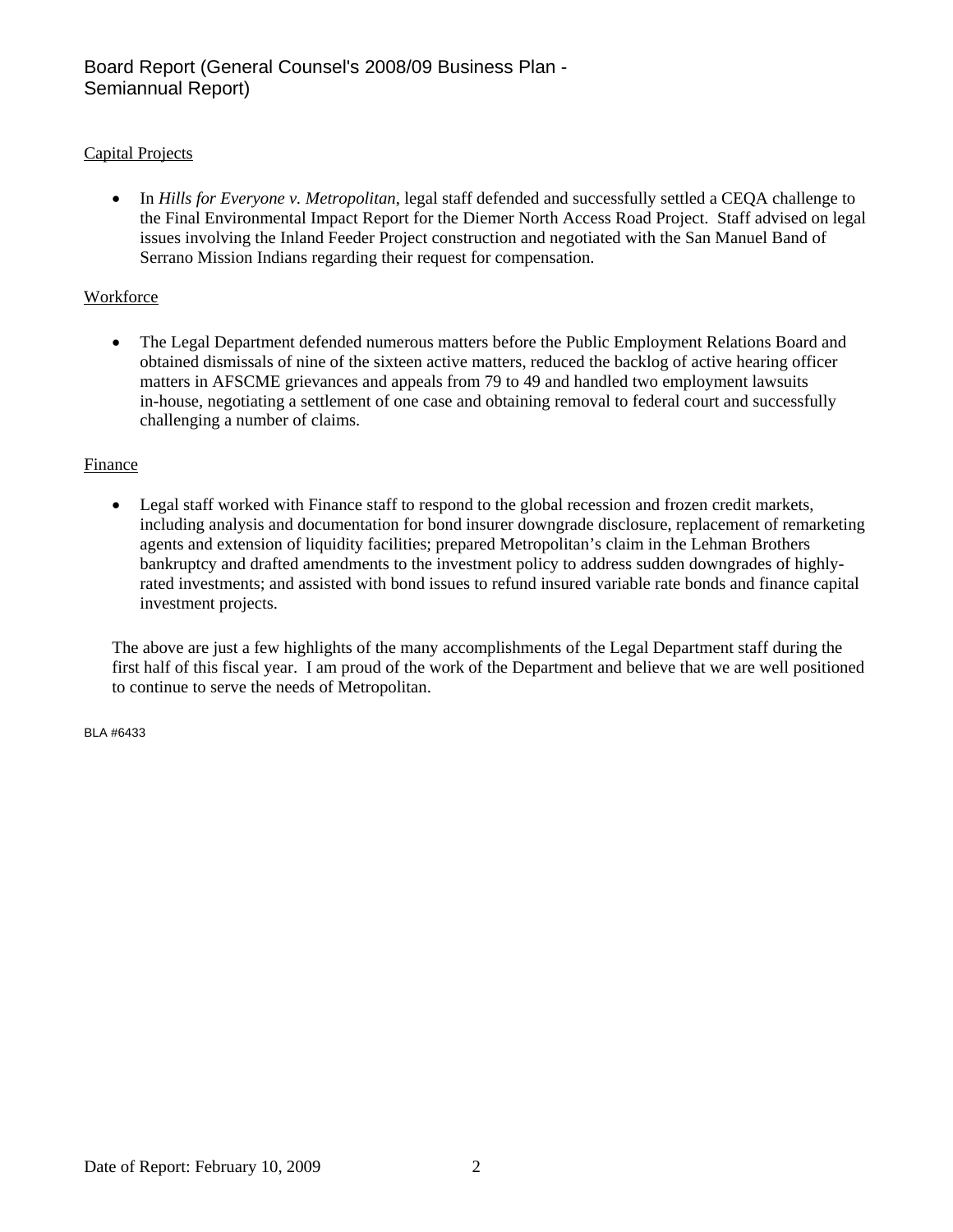Metropolitan Water District of Southern California

**General Counsel's Business Plan for** 

# **Fiscal Year 2008/09**

## **Semiannual Report**

**July 1, 2008 to December 31, 2008**

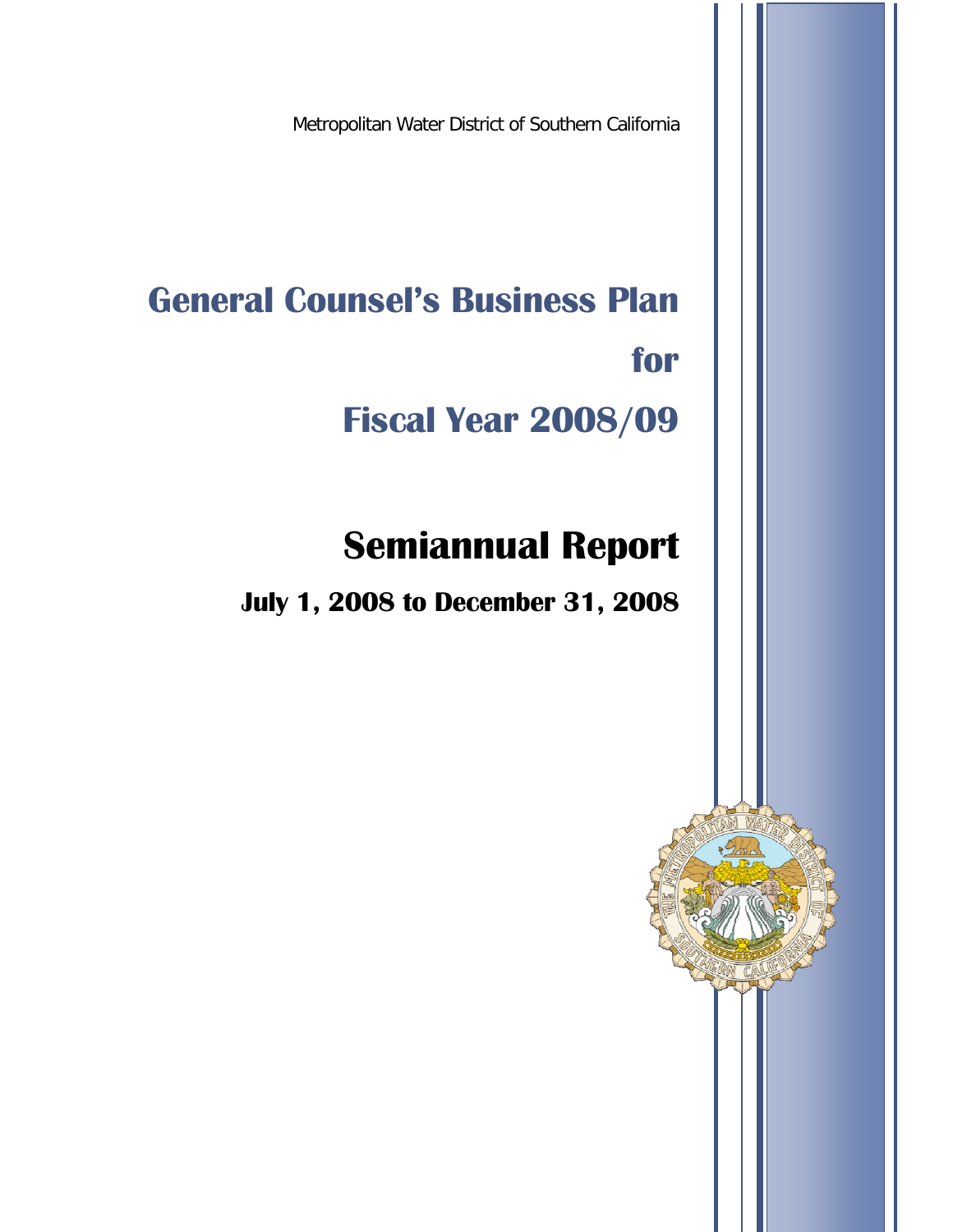## Goal

## 1 Water Supply

Provide legal support in carrying out the Board of Directors' priority of ensuring the longterm sustainability of the region's water supply, including Bay-Delta resources, the Colorado River Aqueduct supply and local resources programs and strategies.

## **Activities**

## State Water Project/Bay-Delta

Provide legal support in carrying out the Board of Directors' policies related to the State Water Project (SWP), including defending litigation, assisting with development of the Bay-Delta Conservation Plan (BDCP) and emergency response plans, maintaining long-term source protection, water quality improvements, and protecting Metropolitan's interests in the State Water Contract.

#### **Endangered Species Act**

Delta Smelt: Continued to monitor proceedings in the delta smelt case, *NRDC v. Kempthorne*. Coordinated the legal analysis and comments, and helped draft other science-based comments that were submitted by the State Water Contractors (SWC) for the Section 7 Operation Criteria and Plan (OCAP) consultation. Provided analysis of legal options for challenging the OCAP biological opinion that was released on December 15, 2008.

Continued to monitor proceedings in *Watershed Enforcers v. Department of Water Resources*, now on appeal, which challenges the California Endangered Species Act (CESA) authorization for operation of the SWP. Assisted in formulation of legal and regulatory strategy for obtaining CESA authorization for SWP operations.

Salmon: Provided legal assistance to the SWC in connection with the interim remedies proceedings in the salmon case, *PCFFA v. Gutierrez*.

Longfin: Provided comments and analysis for the Department of Fish and Game's take regulation for longfin smelt. Provided legal analysis and assistance for the new lawsuits filed by state and federal contractors on December 8, 2008, that challenge the longfin regulation.

Other Stressors: Continued to analyze and evaluate possible enforcement actions against other stressors that adversely impact threatened and endangered species in the Bay-Delta. Assisted with the effort to coordinate the science research effort among federal and state contractors to analyze other stressors on threatened and endangered species, including ammonia discharges into the Delta. Provided legal advice regarding projects that address threatened and endangered species issues in the Bay-Delta.

## *Central Basin MWD v. Metropolitan Water District*

Defended Metropolitan's Water Supply Allocation Plan in *Central Basin MWD v. Metropolitan Water District*. Prepared and certified administrative record with the court and successfully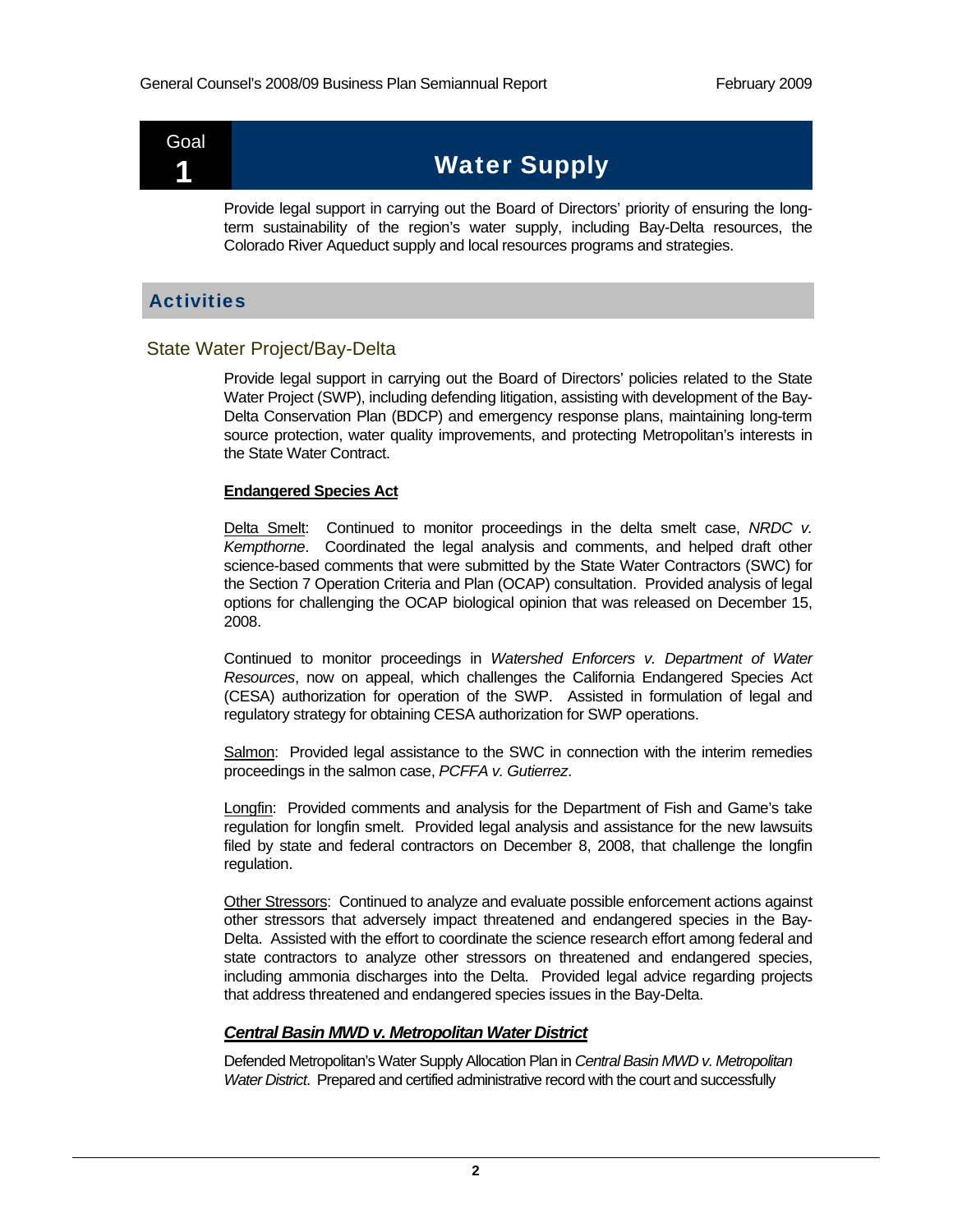opposed a motion to depose Metropolitan employees based on the argument that the case must be heard on the administrative record without additional discovery.

#### **Bay-Delta Conservation Plan**

Provided legal assistance on California Environmental Quality Act (CEQA), National Environmental Policy Act (NEPA), and state and federal Endangered Species Act (ESA) issues for the BDCP. Developed alternative approaches and language for governance arrangements for and implementation of the BDCP and alternative Delta conveyance.

Drafted agreements for implementing pre-construction phases of a Two-Gate Fish Protection Pilot Project.

## *Solano County Water Agency v. Department of Water Resources*

Successfully intervened in support of DWR's administration of the State Water Contract's shortage provisions and organized other interested State Water Contractors' joint participation.

## *Butte Environmental Council v. Richvale Irrigation District*

Provided legal support to Richvale Irrigation District in its successful defense of a challenge to CEQA compliance regarding 2008 water transfers to Metropolitan and other SWC.

## **Sacramento Regional County Sanitation District Plant Expansion**

Assisted in preparation of a joint responding and opening brief in the appeal of the CEQA challenge to the Sacramento Regional Wastewater Treatment Plant Expansion Project in the Third District Court of Appeal.

## **State Water Resources Control Board (SWRCB)**

Participated with other SWC and Central Valley Project contractors in SWRCB workshops and hearing regarding potential amendment to the Water Quality Control Plan for the Bay-Delta. Successfully convinced SWRCB not to hold a redundant "fact-finding" hearing process in addition to the normal water quality control plan process.

## **2009 State Water Bank**

Provided legal advice and drafting for rules regarding participation in the 2009 Water Bank and on terms of agreements for transfer of water to the bank. Provided legal advice on a proposed program for member agencies to purchase bank water through Metropolitan.

## **Yuba County Water Agency Transfer**

Provided legal advice on implementation issues in the long-term transfer of water from Yuba County Water Agency to Metropolitan and other SWC.

## **Semitropic Water Storage District Arsenic Treatment Pilot Program**

Developed agreement to fund a pilot project in which Semitropic treated groundwater to reduce arsenic to safe levels for delivery to Metropolitan under the existing groundwater storage agreement with Metropolitan. The program resulted in delivery of additional water to Metropolitan in 2008 and could lead to increased deliveries in future years.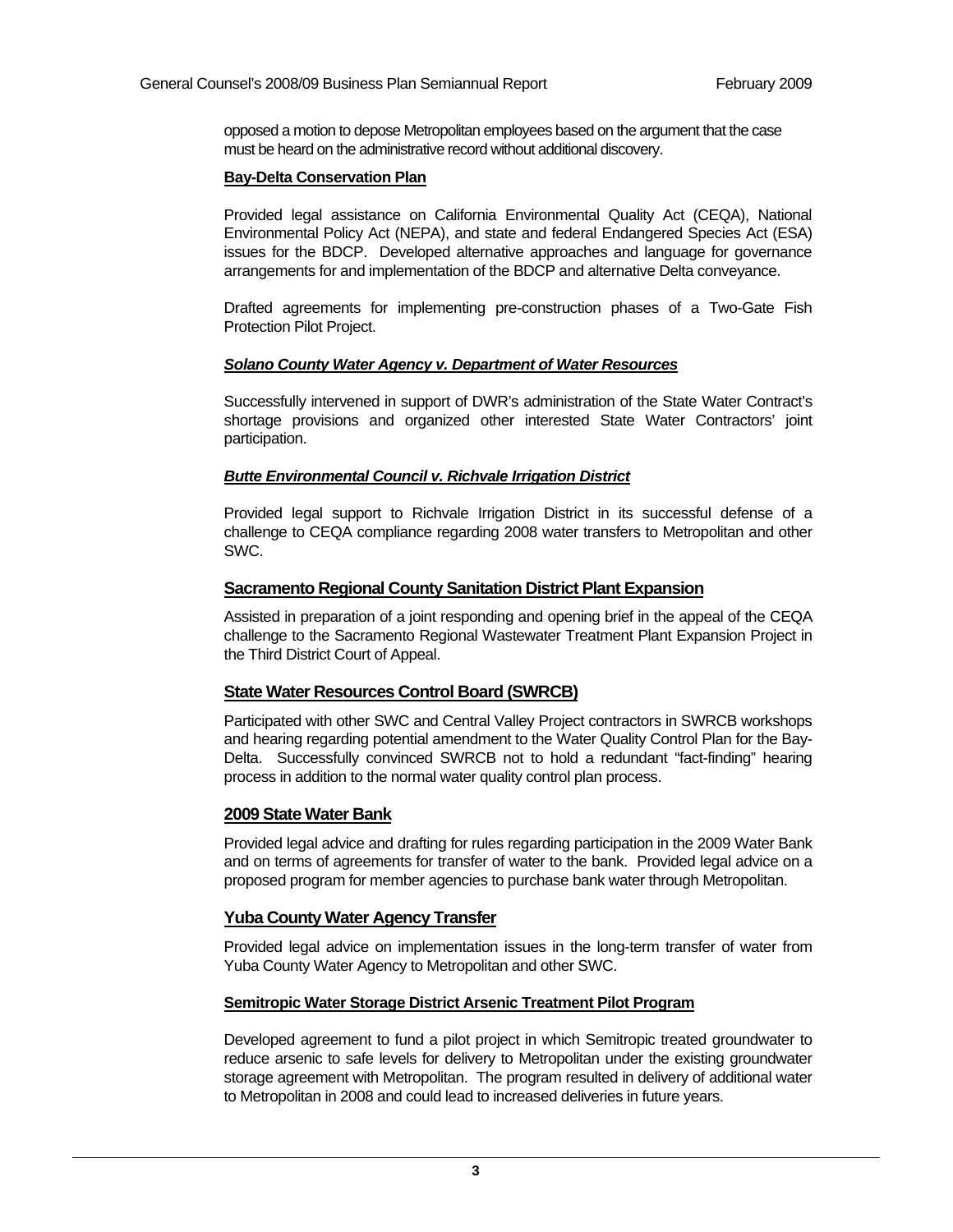## Colorado River

Provide legal support for the Board's policy of ensuring a long-term reliable aqueduct supply.

## **Quantification Settlement Agreement (QSA)**

Filed or responded to numerous pretrial motions, including motions to augment the administrative records, motions regarding the scope of the validation proceeding, and what claims may be appropriately brought in the direct validation case; motions for class certification; motions to strike portions of certain petitions in intervention; motions for discovery; motions and orders regarding statements of issues for trial, as well as various status conference statements. The QSA cases continued to be handled entirely by Metropolitan's in-house legal staff.

## **All-American Canal Lining Litigation**

Represented Metropolitan at the argument before the Court of Appeal on the appeals in the two state court cases challenging the All-American Canal Lining Project. The Court of Appeal issued its decision on November 24, 2008, affirming the dismissal of both cases. This litigation was handled entirely by Metropolitan's in-house staff.

## *Cadiz, Inc. v. Metropolitan*

Filed successful motion for Judgment on the Pleadings, the court finding no legal basis for the sole remaining issue, fiduciary duty. Cadiz filed a third amended complaint (TAC), and Metropolitan filed a demurrer seeking dismissal of the TAC. A hearing on the demurrer is scheduled on February 4, 2009. Utilized in-house staff as primary drafters of the motion and to successfully argue the motion, resulting in significant reduction in outside counsel costs.

## **Lower Colorado River Multi-Species Conservation Plan**

Provided legal advice related to management of the annual financial contributions required by Metropolitan and other California agencies to support the plan. Coordinated with Bureau of Reclamation (Reclamation) on calculating correct contribution levels and longterm financial management to accommodate future program needs.

## **Indian Water Supply Issues**

Provided legal support on issues relating to provision of water to the Pechanga Tribe, including research and negotiations regarding potential annexation, transactions with Colorado River Indian Tribes, and sale to the United States.

Continued to provide legal support on issues relating to compensation of the San Luis Rey Indian Tribes for conserved water and an agreement to provide the energy to move water to the San Luis Rey settlement parties. Monitored, reviewed, and provided comment on proposed agreement among the San Luis Rey to settle ongoing litigation as it relates to Metropolitan's Colorado River and other rights.

## **Conservation**

Drafted agreement and provided legal advice related to Coachella Valley Water District's 4,000 acre-feet reduction in the use of water conserved under the Metropolitan-Imperial Irrigation District water conservation program of 1988.

Drafted agreement amendments, assignments, and easement transfers related to the sale of lands enrolled in the Palo Verde Fallowing and Land Management Program. Provided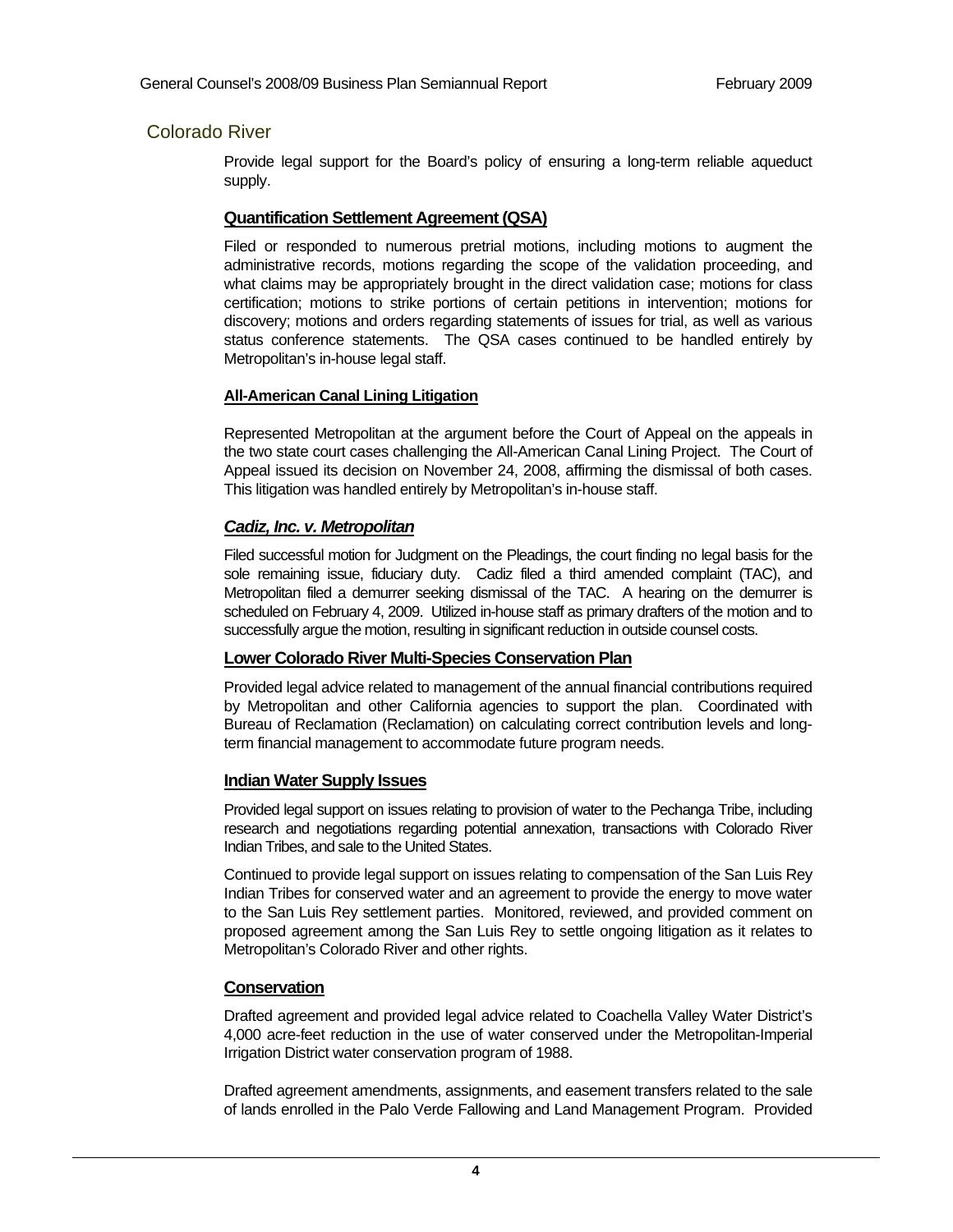legal advice on proposals to expand the existing program or to establish new water conservation projects within the Palo Verde Irrigation District.

#### **New Supplies**

Provided legal assistance in drafting preliminary documents for one-year pilot run of Yuma Desalting Plant. Provided legal support for proposed binational process to develop water management programs to benefit both United States and Mexico. Provided legal assistance in amending Tijuana emergency water delivery agreement.

#### **Intentionally-Created Surplus (ICS) Program**

Provided legal support with consultations with Reclamation regarding implementation and accounting for recovery of ICS Metropolitan created in prior years. Provided legal assistance in resolution of discrepancies in prior decree accounting reports by Reclamation.

## *Glen Canyon Trust v. U.S. Bureau of Reclamation, et al*.

Provided legal assistance to the United States in obtaining dismissal of claims attacking process for developing annual operating plans for Colorado River operations. Continued consultation with federal government, Basin States, and water users on remaining claims.

## Integrated Resources Plan

Provide legal support for regional resource development and updating the Integrated Resources Plan.

## **Water Supply Allocation Plan**

Provided legal advice on process for implementation of Metropolitan's Water Supply Allocation Plan.

#### **Integrated Area Study**

Reviewed and commented on the study. Provided legal support on acquisition of property for a future treatment plan in Riverside County and on amendments to the MWD Administrative Code to accommodate longer outages on raw water conveyance pipelines as identified by the study.

## **San Diego County Water Agency (SCDWA) Exchange and Conveyance Agreement**

Developed and negotiated an exchange/conveyance agreement with SDCWA for transfer water SCDWA purchased in 2008. The water was made available for use by Metropolitan in 2008, subject to return to SDCWA in a future year.

## Local/Regional Water Resources

Provide legal support in the continuing development and operation of Local/Regional Resources Programs pursuant to board-adopted policies, including evaluation of proposed changes to programs, proposed projects for inclusion in programs, and the execution of related agreements.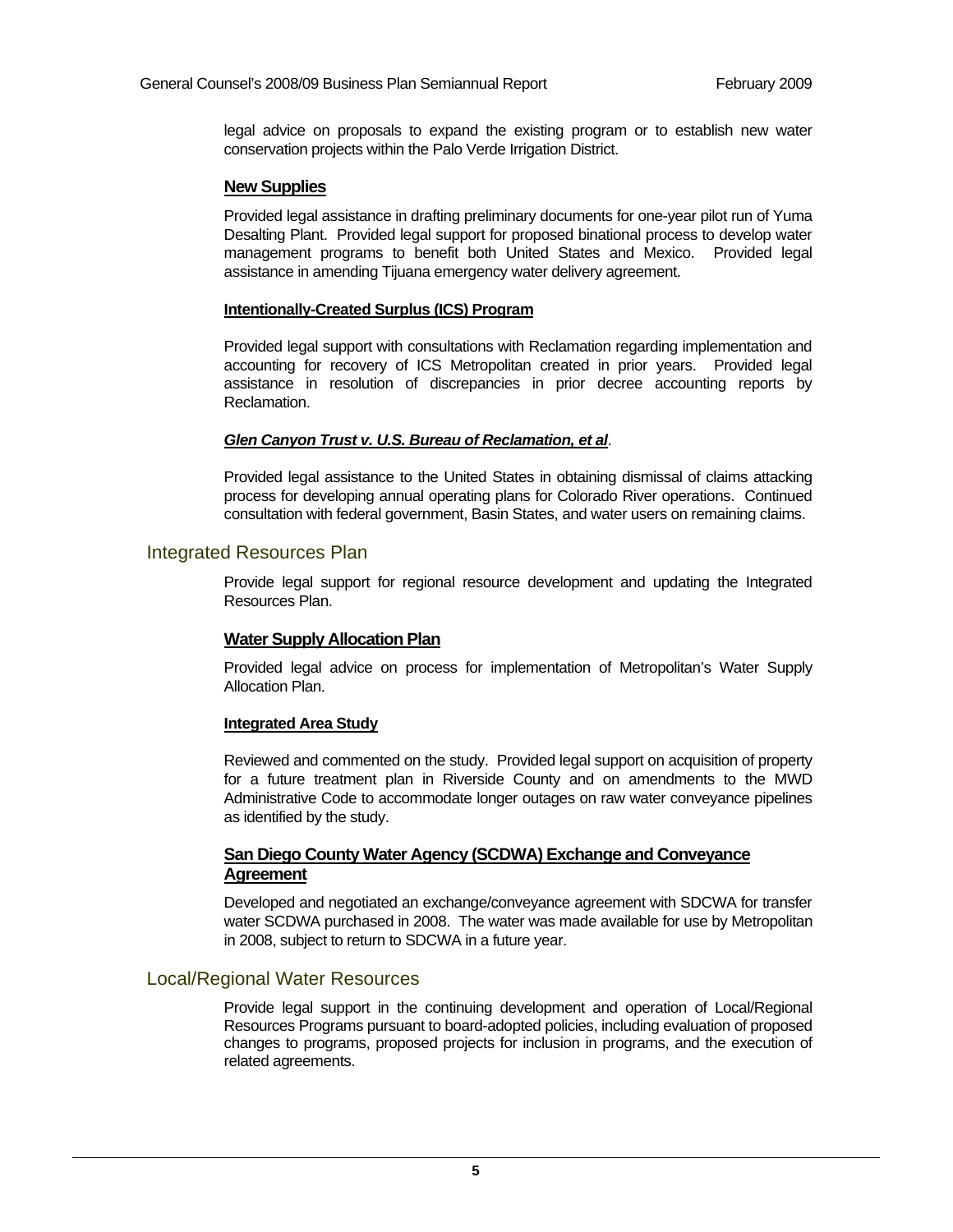## *Orange County Water District v. Northrop Grumman Corp., et al.; Northrop Grumman v. Metropolitan, et al.*

Participated in court-ordered mediation and discovery regarding sources of perchlorate in the Orange County groundwater basin.

## *San Gabriel Basin Water Quality Authority, et al. v. Aerojet-General, et al., Aerojet v. Metropolitan*

Continued to monitor mediation in *Aerojet* perchlorate litigation in the Main San Gabriel groundwater basin.

## **Groundwater Recovery and Storage**

Participated in workgroup sponsored by Santa Ana Watershed Project Authority to formulate recommendations to regional water quality control board regarding salts and emerging constituents (e.g., pharmaceuticals) in groundwater storage of imported water supplies. Provided legal assistance in analysis and review of proposed new SWRCB guidelines for groundwater storage of recycled water.

Drafted agreements for Metropolitan's assistance in accelerating a groundwater recovery project in Los Angeles Department of Water and Power's Tujunga Well Field.

## **Other Programs**

Participated in stakeholder workgroups regarding conjunctive use of groundwater and availability of replenishment water by Metropolitan. Participated in ocean desalination policy advisory group with member agencies. Provided legal assistance in the development of model water conservation ordinance for local governments within service area. Provided legal analyses of legislative proposals for statewide reductions in urban water use.

Goal

## **Energy**

Provide legal support to protect and maximize Metropolitan's existing energy assets and planning for future needs.

## **Activities**

## **Hyatt-Thermalito**

Represented Metropolitan's interests in litigation involving energy cost allocation issues. Completed discovery and prepared for the first phase of trial on contract interpretation. This work included: (1) completing all written discovery; (2) preparing for, defending, and/or taking additional depositions; (3) drafting a joint Statement of Undisputed Facts, which contained over 200 factual stipulations; (4) preparing and/or compiling nearly 1,000 evidentiary and demonstrative exhibits; (5) drafting Intervenors' 50-page opening trial brief; (6) preparing Intervenor's opening statement and accompanying PowerPoint presentation, and assisting DWR and the Attorney General (AG) in preparing theirs; (7) compiling and organizing various witness-specific documents (8) drafting outlines of anticipated testimony and preparing proposed questions for 22 potential trial witnesses; (9) preparing 14 witnesses slated to testify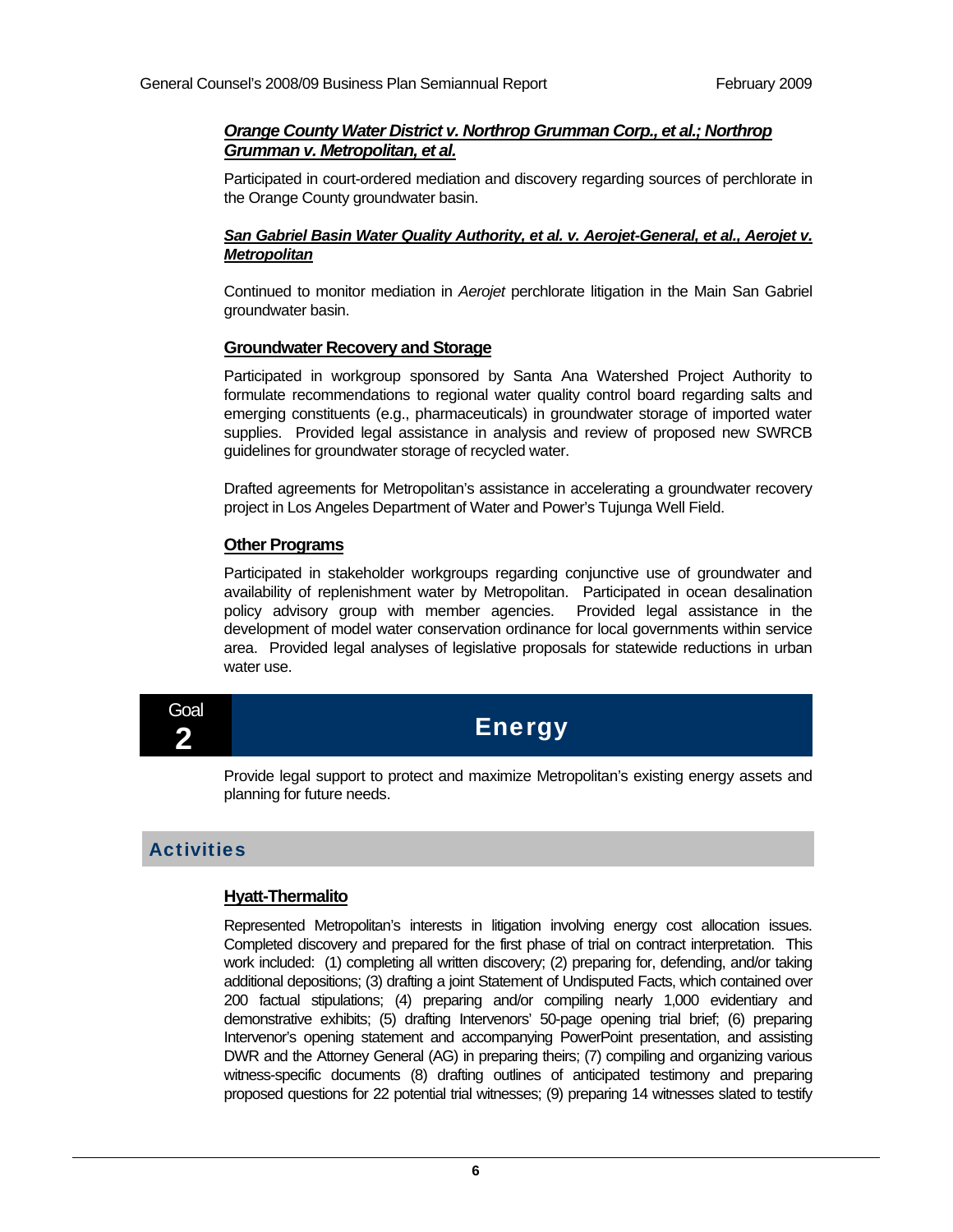on behalf of DWR and/or Intervenors; (10) preparing and/or defending five evidentiary motions, all of which were decided favorably to Intervenors; and (11) attending and participating in various meetings, conferences, and hearings. Conducted 22-day trial on contract interpretation and participated in daily strategy sessions with outside counsel, DWR, and the AG during such trial.

#### **Oroville Reservoir**

Provided legal support in connection with the ongoing relicensing process for the hydroelectric facilities at Oroville Dam. Worked on maintaining support for the settlement agreement executed in March 2006, which contains the proposed terms and conditions for the new license. Assisted in defending a CEQA lawsuit filed by the Counties of Butte and Plumas in August 2008, which challenges the environmental impact report (EIR) prepared by DWR in support of the new license.

## **Energy Contracts**

Provided legal support regarding amendments to existing power contracts to accommodate the implementation of the California Independent System Operator's (CAISO) new market design. Provided legal support concerning amendment of Metropolitan's Phase I small hydro agreement with DWR to accommodate Metropolitan's use of Yorba Linda Power Plant energy to serve Diemer Water Treatment Plant load.

Provided legal advice and drafted federal legislation in support of renewal of the Hoover power contract based on existing terms authorized by the Hoover Power Plant Act of 1984.

#### **State Water Project Power Issues**

Protected the interests of Metropolitan and SWP as the CAISO determined additional tariff modifications were necessary to ensure promised priority treatment for the transmission rights of Metropolitan and SWP in its new market redesign.

#### **Strategic Power Plan**

Provided legal support and review of Metropolitan's Strategic Power Planning effort, including approaches to and documentation of agreements for installation of solar generation facilities at various Metropolitan plants.

#### **Electric Reliability Standards**

Provided legal support regarding reporting and compliance with new electric reliability standards. Provided legal support for audit of Metropolitan's compliance with delegated tasks under Metropolitan's Reliability Standards Agreement with Southern California Edison.

#### **Climate Change**

Provided legal support and review of the rulemaking for AB 32, California's landmark Global Warming Solutions Act, including review and response to the statewide scoping plan for emission reductions



## $\overline{\mathbf{3}}$  . Communications

Provide legal advice on utilization and implementation of new communications technology in accordance with applicable laws and court rules, including e-discovery requirements.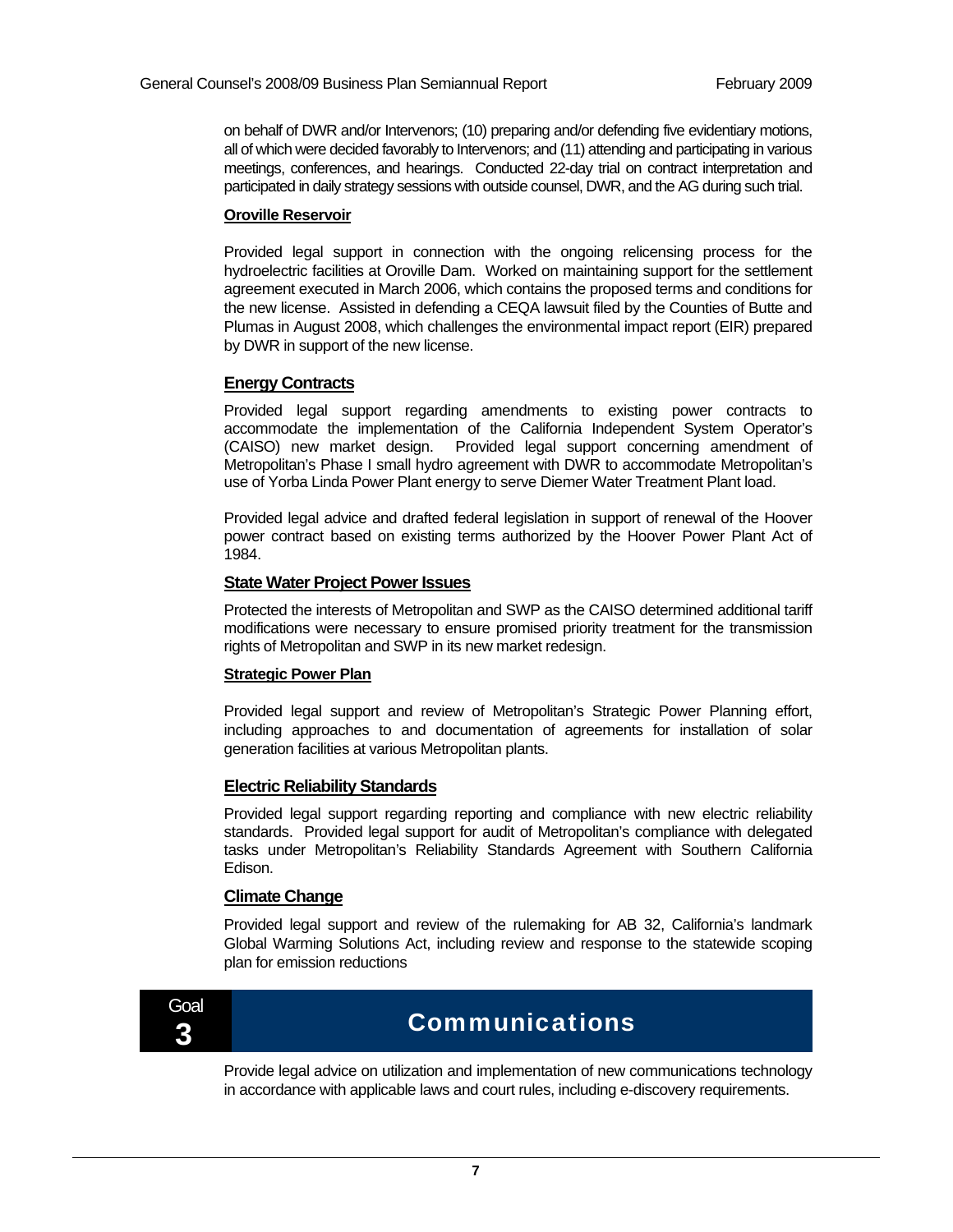## **Activities**

## **E-Discovery**

Provided legal assistance with mapping District-wide use of various computer applications as a prerequisite to determining the most appropriate e-discovery software and hardware. Participated in interviews of various vendors and review of products and services. Provided legal assistance in the development of an RFP for e-discovery services. Drafted litigation hold and related procedures. Initiated development of protocols for use in responding to e-discovery and Public Records Act requests. Developed system to better track responses to requests and time necessary to response.

## **Board Communications**

Continued to provide comprehensive, timely, and accurate reports to the Board.

## **Public Records Act**

Responded directly to the public and provided legal support in responding to numerous Public Records Act requests.

## **Telecommunications**

Provided legal support on licensing requirements for new District-wide unified radio system, including negotiations with other utilities regarding frequency sharing.



## **Capital Projects**

Provide legal support in the planning, environmental compliance and construction of the board-approved Capital Investment Plan.

## **Activities**

## **Perris Valley Pipeline**

Continued to represent Metropolitan in the sole remaining pending eminent domain action (*Metropolitan Water District v. Lewis Street Properties*) to acquire easement rights for construction of the South Reach. Drafted and provided legal advice relating to agreements to allow construction to timely proceed pending completion of transactions to acquire remaining easements. Negotiated settlement of potential inverse condemnation claim related to interference with access and water rights on the North Reach of the project.

Provided legal support in management of the construction contract, change orders, and notices of claim.

## **Diamond Valley Lake**

Provided legal support on issues related to DVL Visitors Center, including meeting with several entities in an attempt to develop a long-term use proposal for the site. Provided legal advice relating to, and participated in the evaluation of, the request for qualifications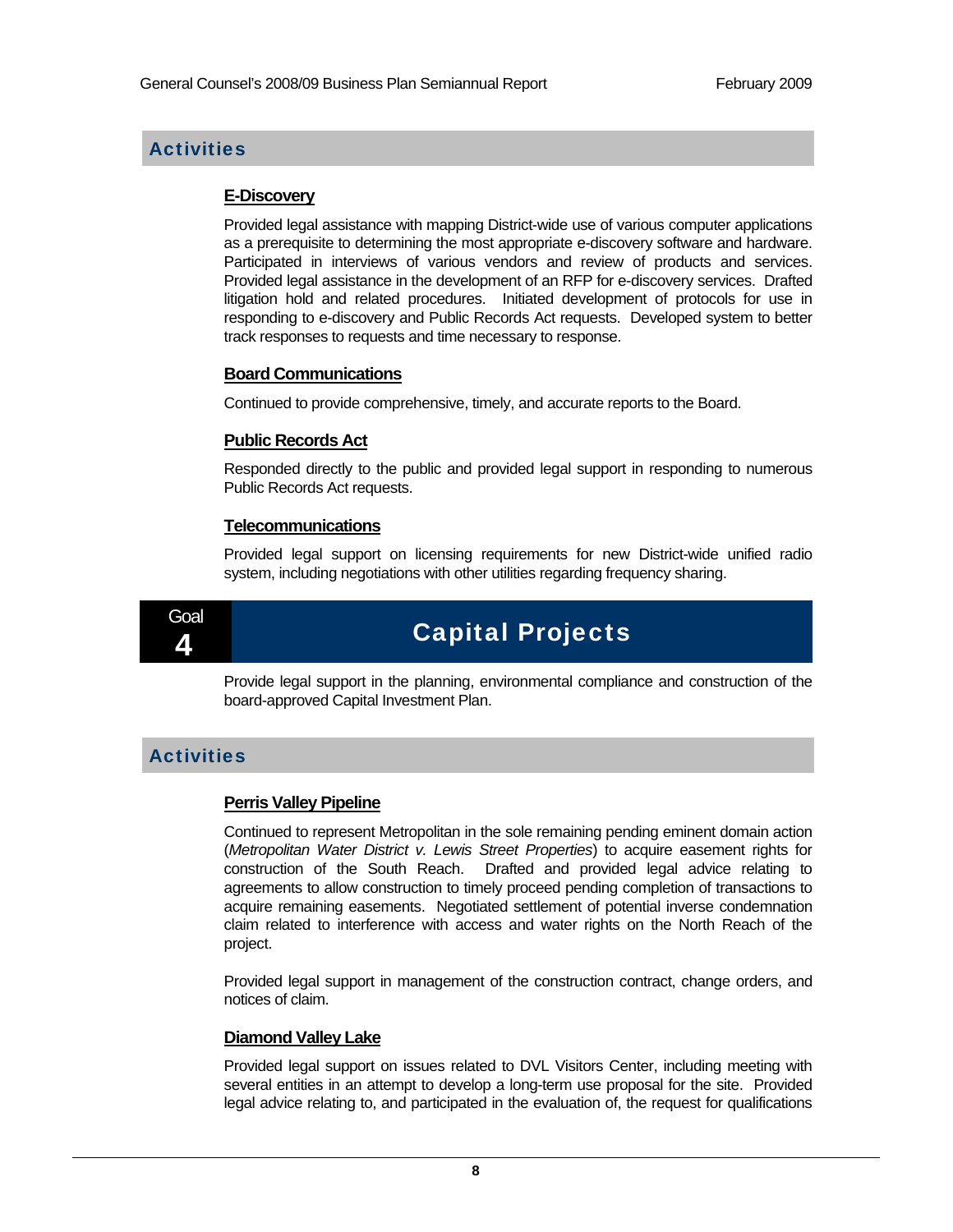for development of Metropolitan's property, including the recreation areas. Provided legal advice on the potential for working with Eastern Municipal Water District to create a reclaimed water storage facility on Metropolitan's property.

## **Inland Feeder Project**

Provided legal support on continued management of the construction contract and contracting to sell surplus equipment. Negotiated with representatives of the San Manuel Band regarding their request for compensation and provided legal support on agreement for provision of compensation to the Band.

## **Diemer North Access Road Project**

Defended and successfully settled a CEQA challenge to the Final EIR in *Hills for Everyone v. Metropolitan*. Provided legal support for initial regulatory and construction activities.

## **San Diego Pipeline 6**

Provided legal advice regarding the potential for acquiring rights-of-way for the project through lands owned or held in trust for Indian tribes. Continued to provide legal support on issues relating to alignment.

## Goal

 $\overline{5}$  Operations

Provide legal advice on statutory and regulatory requirements and compliance for operations programs.

## **Activities**

## **Water Quality Issues**

Continued to provide legal support and responded to public inquiries about the fluoridation program implemented in 2007.

## **Service Connections**

Provided legal assistance for agreements regarding new and modified member agency service connections. Provided legal support for compliance with and drafting of boardapproved non-member agency interconnection agreements, including agreements with San Bernardino Valley Municipal Water District, Castaic Lake Water District, and San Gabriel Valley Municipal Water District.

## **Relocations**

Provided legal support in the relocation of Metropolitan facilities, including the Santa Monica Feeder and the Sepulveda Feeder and drafted related agreements.

#### **Sacramento Office**

Provided legal support for nine-year lease extension for the Sacramento office with substantial tenant improvements.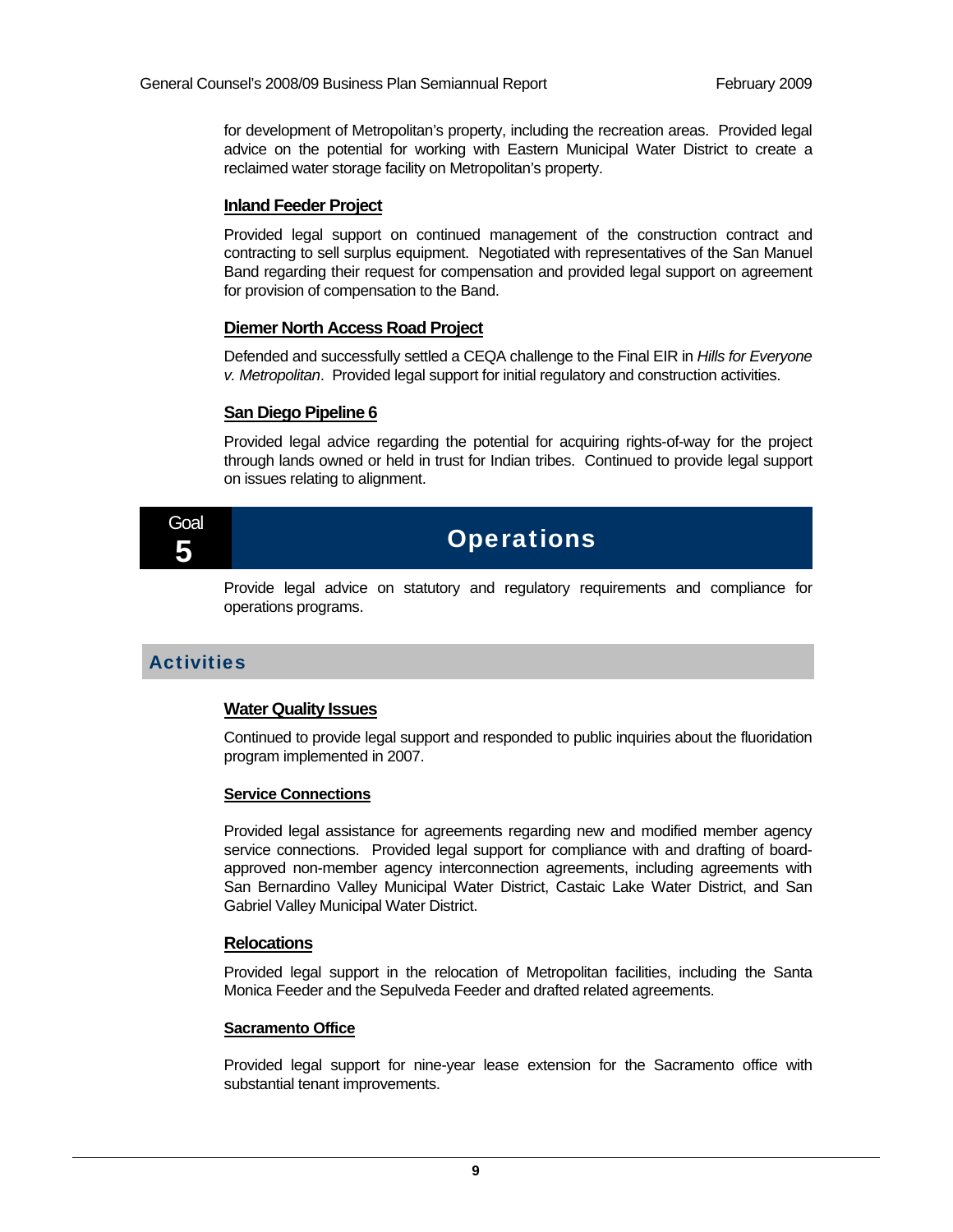#### **Real Estate Issues**

Provided legal counsel on third-party property rights requests and inquiries on such matters as leases, licenses, entry permits, and road easements. Provided legal counsel regarding the acquisition of property interests necessary for Metropolitan operations, including access and telecommunication leases. Provided legal assistance with responses to and removal of encroachments on Metropolitan property.

## **Risk Management**

Provided legal assistance on risk management and insurance-related matters, including Metropolitan's claims and Workers' Compensation programs. Analyzed and negotiated potential Employment Practices Liability Insurance policy. Provided legal advice regarding dispositions of claims filed under the Government Claims Act, including the rejection of such claims when appropriate. Approved several Workers' Compensation settlements within delegated authority. Provided legal advice in a major Workers' Compensation excess insurance coverage issue.

## **Workplace Health and Safety Issues**

Provided legal assistance in responding to citations issued to Metropolitan by Cal/OSHA alleging violations of various health and safety regulations.



## **Workforce**

Provide legal support on various human resources issues to ensure a stable and productive workforce.

## **Activities**

## **Labor Agreements**

Provided legal assistance in interpreting and implementing the existing bargaining unit MOUs with a focus on ensuring proper, uniform, and equitable application.

## *Cargill v. Metropolitan*

Provided oversight on this litigation involving three consolidated class action lawsuits challenging Metropolitan's past use of District temporary employees, independent consultants, and temporary agency workers. Directed ongoing implementation of the settlement agreement, with a current focus on further limiting liability and assisting Human Resources in submitting enrollment applications for individual class members eligible for CalPERS benefits, resulting in savings of approximately \$2.4 million.

## **Support of Human Resources**

Expanded the Legal Department's ability to provide legal advice to Human Resources and to represent Metropolitan in personnel litigation, employee relations, and administrative matters. Handled most matters in-house during the past six months. A working committee consisting of the General Counsel, Assistant General Counsel, and two staff attorneys responsible for human resources issues meets regularly to coordinate representation of Metropolitan in employment/labor issues. In addition, a working committee representing the Legal Department,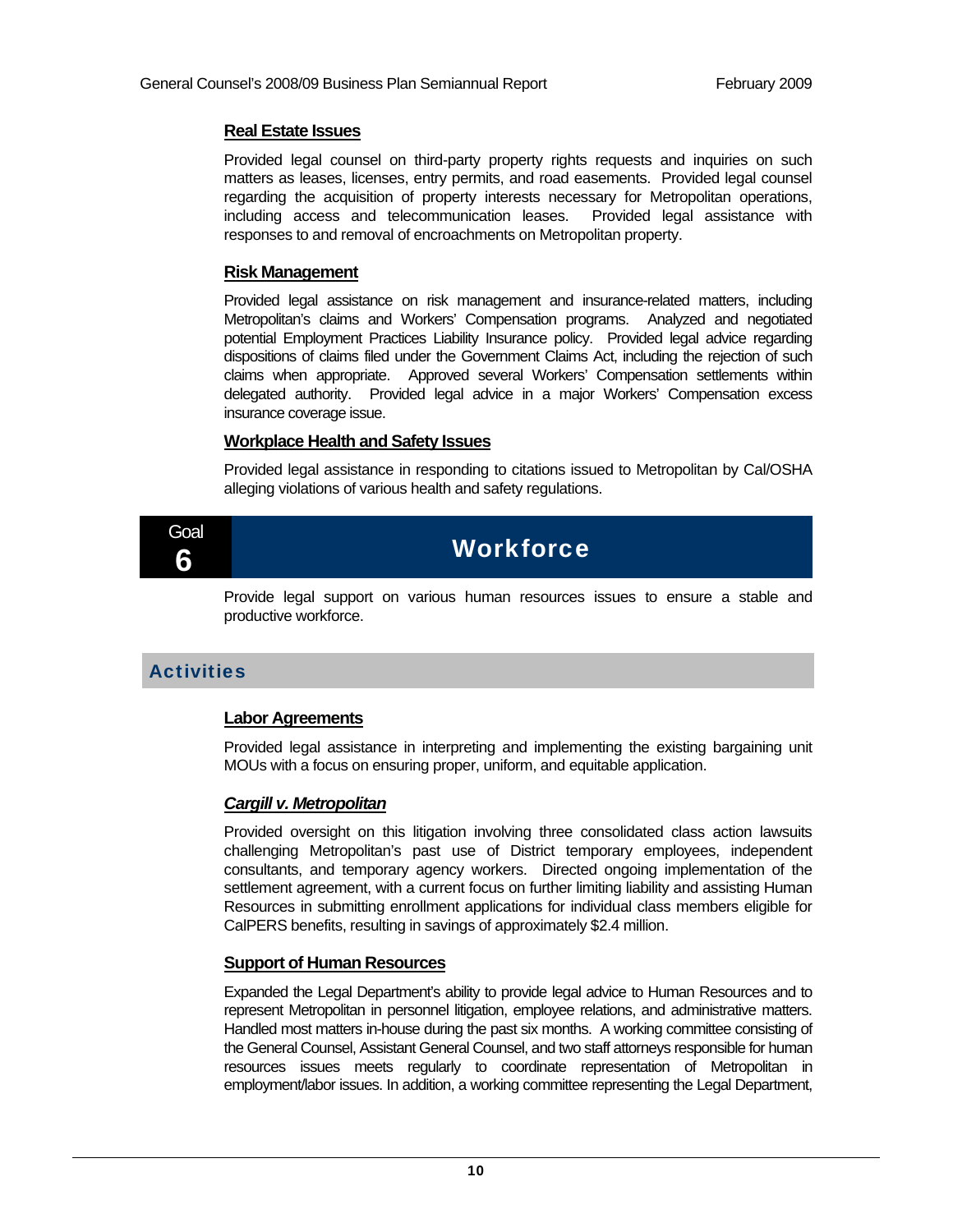Employee Relations, and Water Systems Operations meets regularly to discuss employee relations matters and to limit the number of PERB and grievance challenges being lodged.

## **Litigation**

Handled employment lawsuits in-house: *Gregg Whittlesey v. MWD* (alleging wrongful termination in violation of public policy, defamation, and intentional infliction of emotional distress) and *Juli Smith v. MWD*, *et al*. (alleging violation of a whistleblower protection statute, wrongful termination in violation of public policy, gender discrimination and harassment, and intentional infliction of emotional distress). Litigated the *Whittlesey* case for eleven months and negotiated the settlement of the case prior to trial. *Whittlesey* case work included written and document discovery, depositions, preparation of a summary judgment motion, and a mediation. Litigated the *Smith* case for the past eight months, representing Metropolitan and five employee defendants. *Smith* case work included preparation of a successful removal to federal court, preparation of motions to dismiss and strike which resulted in the plaintiff's removal of the challenged claims, and discovery. This case is scheduled for trial in June 2009.

## **PERB Unfair Labor Practice Charges**

Defended Metropolitan's interests and management rights in several matters before the Public Employment Relations Board (PERB) alleging unfair labor practices pursuant to the Meyers-Milias-Brown Act. Of the sixteen PERB matters that have been active during the past six months, nine have been dismissed based on objections raised by the Legal Department, three have been settled with no admission or finding of wrongdoing on Metropolitan's part, and four are still pending. Of the nine dismissals, two have been appealed. The Legal Department will continue to defend Metropolitan's interests in the two appeals and the four remaining charges.

## **AFSCME Local 1902 Grievances and Appeals**

Defended Metropolitan's interests in hearing officer appeal requests lodged by AFSCME Local 1902. The Legal Department processed hearing officer appeals involving 29 grievances and two disciplinary actions during the past six months. We are awaiting decisions from hearing officers on 19 grievances that have been consolidated into four hearings, three of which were handled in-house. We have received two hearing officer decisions involving job audit appeals; management prevailed on one matter, and AFSCME prevailed on the second matter. The Legal Department negotiated settlements of nine appeals involving eight grievances and one disciplinary action. The remaining two matters, one grievance and one disciplinary action, are midway through evidentiary hearings. Due to the Legal Department's action in addressing the backlog of hearing officer appeal requests, the number of active hearing officer matters has been reduced from approximately 79 to 49.

## **EEO Claims**

Provided investigation oversight for EEO claims, including providing recommendations for remedial actions. Represented Metropolitan in EEO agency actions, including mediation.

## **Classification/Compensation Studies**

Participated as a group primary contact in the collection and review of data.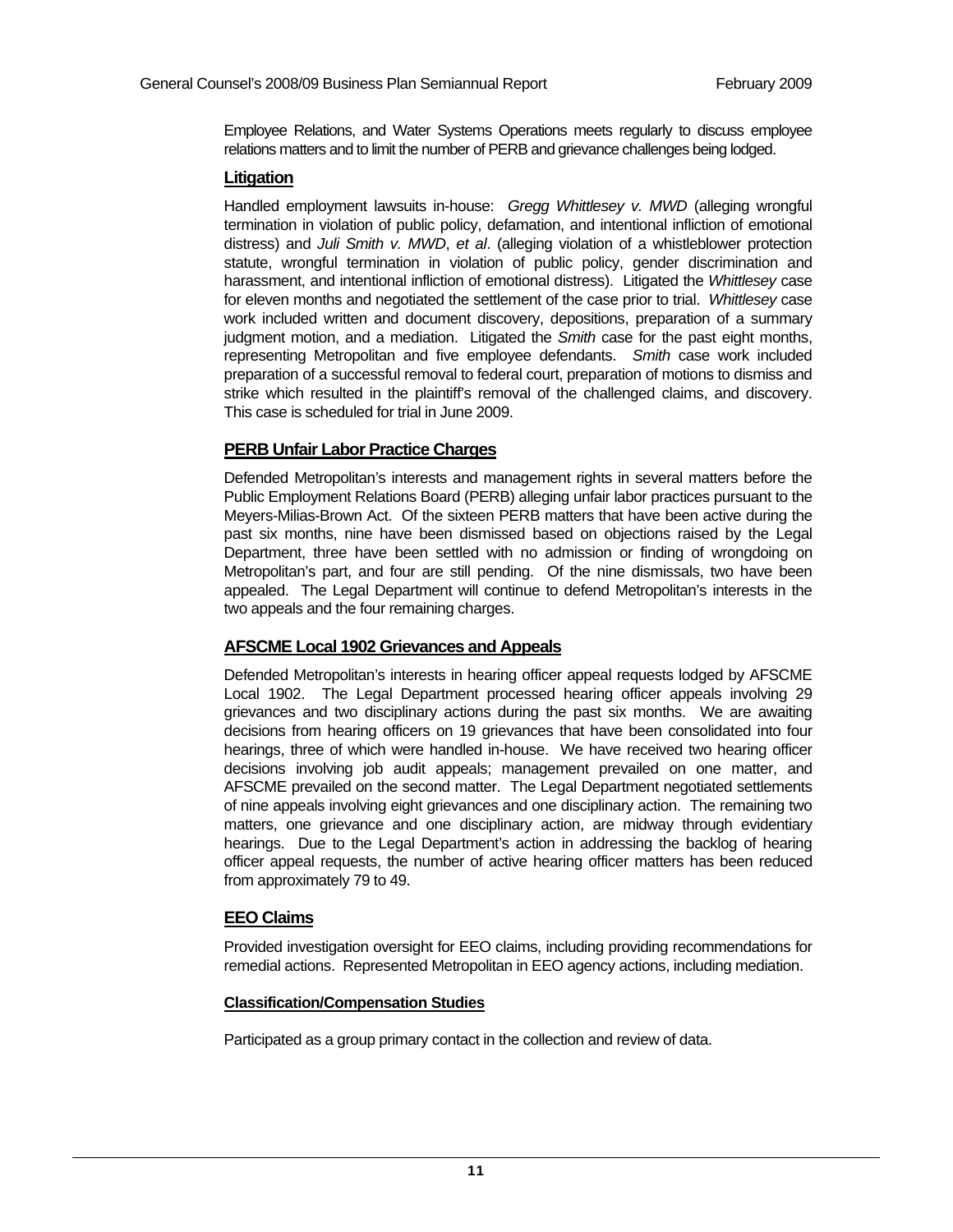## **Policies**

Revised Legal Department Primer to include all subjects required for ethics training under AB 1234.



Provide legal assistance with rates and charges, the issuance of debt obligations, investment of surplus monies, and other financial activities undertaken by Metropolitan.

## **Activities**

## **Rates and Charges**

Assisted with preparation of revenue requirements letter, readiness-to-serve and capacity charge resolutions and notices. Advised on coordinating rate actions with budget approval process.

## **Bonds**

Prepared redemption and disclosure documents and assisted outside bond counsel with:

- \$79,045,000 Water Revenue Refunding Bonds, 2008 Series C, to refund \$70,140,000 of outstanding water revenue bonds issued in 1996 and produce anticipated savings of about \$726,000 per year through July 2023. The refinancing included termination of an interest rate swap transaction associated with the refunded bonds.
- \$200,000,000 Water Revenue Bonds, 2008 Authorization, Series A, to provide construction financing for the Capital Investment Program. Legal staff prepared the authorizing resolution for up to \$500 million of new money bonds.

Represented Metropolitan in the replacement of the remarketing agents on three variable rate water revenue bond issues. Staff attorneys negotiated and prepared agreements with the three new remarketing agents, and provided the required notices to UBS, the paying agents, standby banks and municipal bond information repositories.

Advised Finance staff on responses to bond insurer downgrades. Prepared and filed secondary market disclosures.

Represented Metropolitan on the extension of outstanding standby bond purchase agreements supporting Metropolitan's Water Revenue Refunding Bonds, 2001 Series C-1 and C-2. The amendments permitted remarketing of these variable rate bonds, in the principal amount of \$200 million, to continue.

Prepared annual financial information filings for water revenue bonds and general obligation bonds.

## **Investments**

Filed bankruptcy claim for the payment of corporate notes issued by Lehman Brothers Holdings, Inc. and acquired as part of Metropolitan's investment portfolio.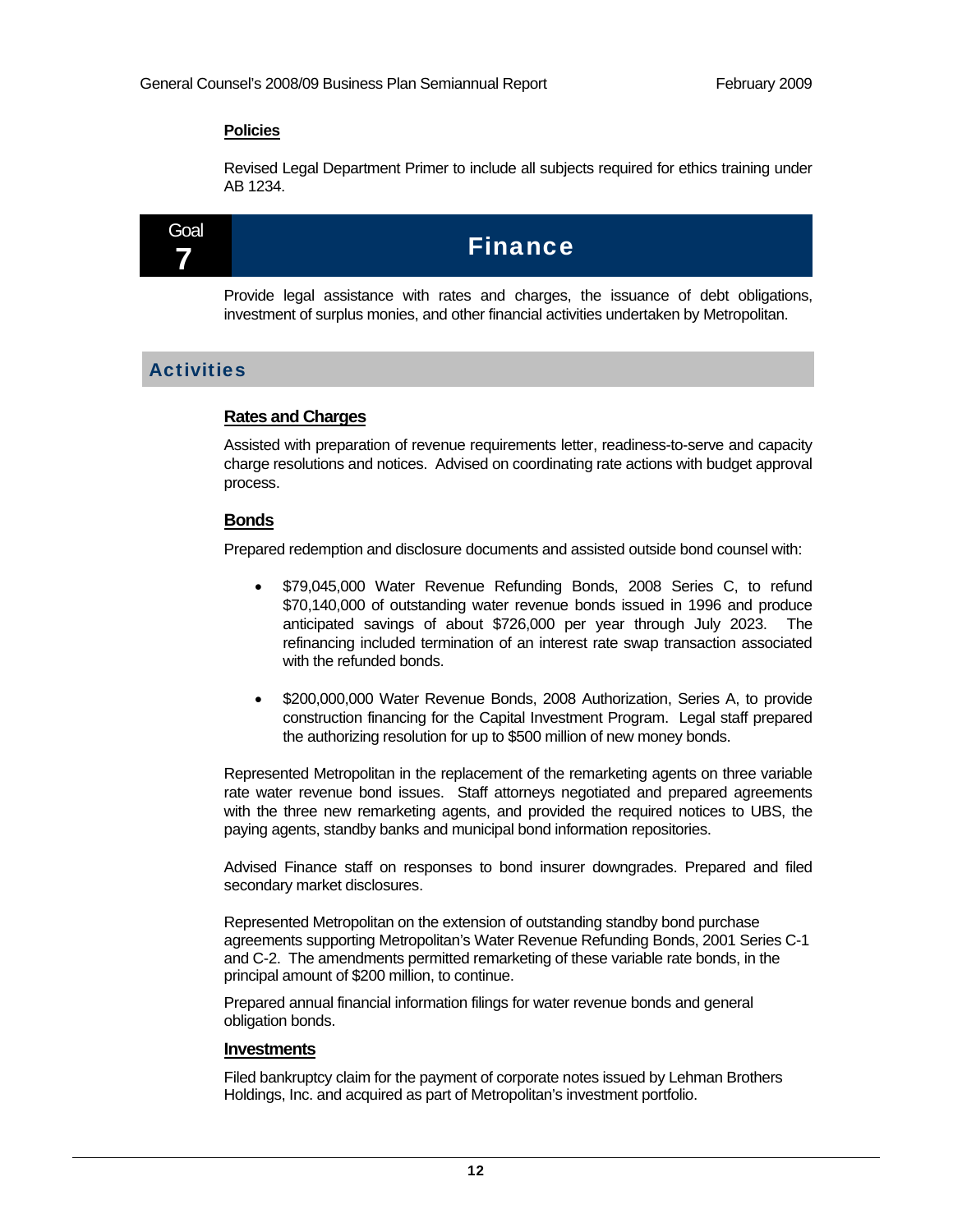

## $\widetilde{\mathbf{g}}$  **Administration**

Provide legal support regarding: proposed state and federal legislation that may affect Metropolitan's interests and compliance with statutory and institutional requirements (such as the Metropolitan Water District Act and Administrative Code, the Brown Act, the Political Reform Act, and the Public Records Act). Continue to explore and implement ways in which to expand the effectiveness and efficiency of Legal Department operations.

## **Activities**

## **Support**

Reviewed board letters, committee minutes, and staffed board meetings. Met regularly with the Board Chairman to discuss legal issues. Established regular meetings with the General Manager and General Auditor. Provided assistance to the Ethics Office on various issues.

## **Legislation**

Analyzed and drafted language regarding BDCP governance and new conveyance facilities implementation, water transfers, and Bay-Delta bonds. Provided legal advice and assisted in drafting state legislation related to the quagga mussel infestation, including preparation of amendments to AB 2065 imposing new restrictions on reservoir operators and the proposed bond measure to provide funding for projects to control invasive species. Provided review and comment on bills relating to public contracting, project labor agreements, and solar/climate change issues.

## **Cost Management**

Notified outside counsel of cost management initiatives, including moratorium on increases in hourly rates. Increased scrutiny of staffing of matters and adherence to Metropolitan's Outside Counsel Guidelines.

Litigated matters exclusively using staff counsel, including MWD v. XO Communications, MWD v. IEUA, Bisharat v. Kostelecky, Ramirez v. Charbonneau, and Eastridge v. MWD.

Reallocated the assignments of three department employees who retired in December, including outsourcing the operation of the law library.

Decreased travel through increased utilization of voice and video teleconferencing and limiting travel to critical needs.

Eliminated a number of library subscriptions by identifying other sources for obtaining certain research materials. Decreased membership in non-essential organizations.

Carried out the Legal Department's functions within its authorized O&M budget for the first half of the fiscal year.